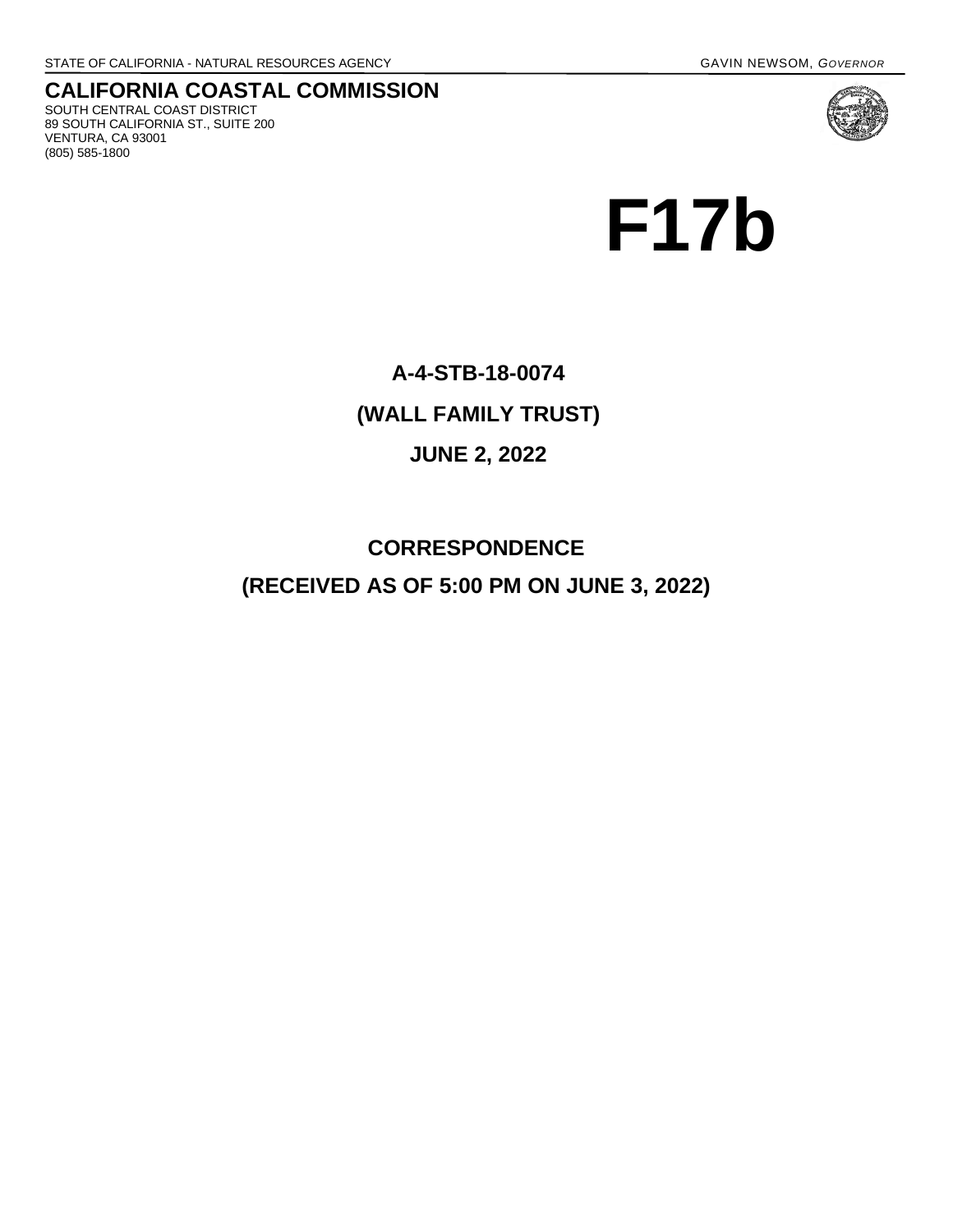Jack Wall 36 Hollister Ranch Gaviota, CA 93117

June 2, 2022

Chair Donne Brownsey and Commissioners California Coastal Commission 455 Market Street, Suite 300 San Francisco, CA 94105

Via email: michelle.kubran@coastal.ca.gov

RE: June 8, 2022, De Novo Hearing on Appeal No. A-4-STB-18-0074

Chair Donne Brownsey and Commissioners of the California Coastal Commission,

This letter responds to the staff report and recommendation pertaining to the Commission's de novo review and hearing, following judicial remand, of CCC Appeal No. A-4-STB-18-0074. As you know, I have applied to build a small (60 ft by 16 ft) pool and attached spa next to our developed and occupied residential residence at Hollister Ranch. The purpose is to provide a swimming pool for our grandchildren and extended family during the warm seasons. The pool will be located immediately adjacent to the southern side of our house, next to a family porch area and a kitchen/dining area. The pool (and any grandkids using it) will be easily visible and accessible from the windowed kitchen and dining area.

The staff report recommends approval of my pool permit application subject to these two special conditions: (1) payment of a \$5,000 in lieu of public access fee and (2) agreement to provide and apparently pay at least one Native American to monitor (in addition to an archeological monitor) during the entire process of excavating, building, and landscaping our proposed pool.

I object to these conditions. First, I continue to object to the imposition of an in-lieu public access fee on our pool permit on the ground that it is unrelated to the proposed pool. Building the pool will not affect or harm any existing public access interests or any public beach access that might exist in the future. I consider Special Condition No. 1 to be an unreasonable, unnecessary, and unconstitutional condition and request that the Commission approve the permit without that condition. This should not be construed as a statement that I will not pay the fee, if imposed. I reserve my right to decide whether to accept the permit as conditioned and pay a fee condition (despite my concerns), or not, after the Commission makes its decision whether to impose the condition.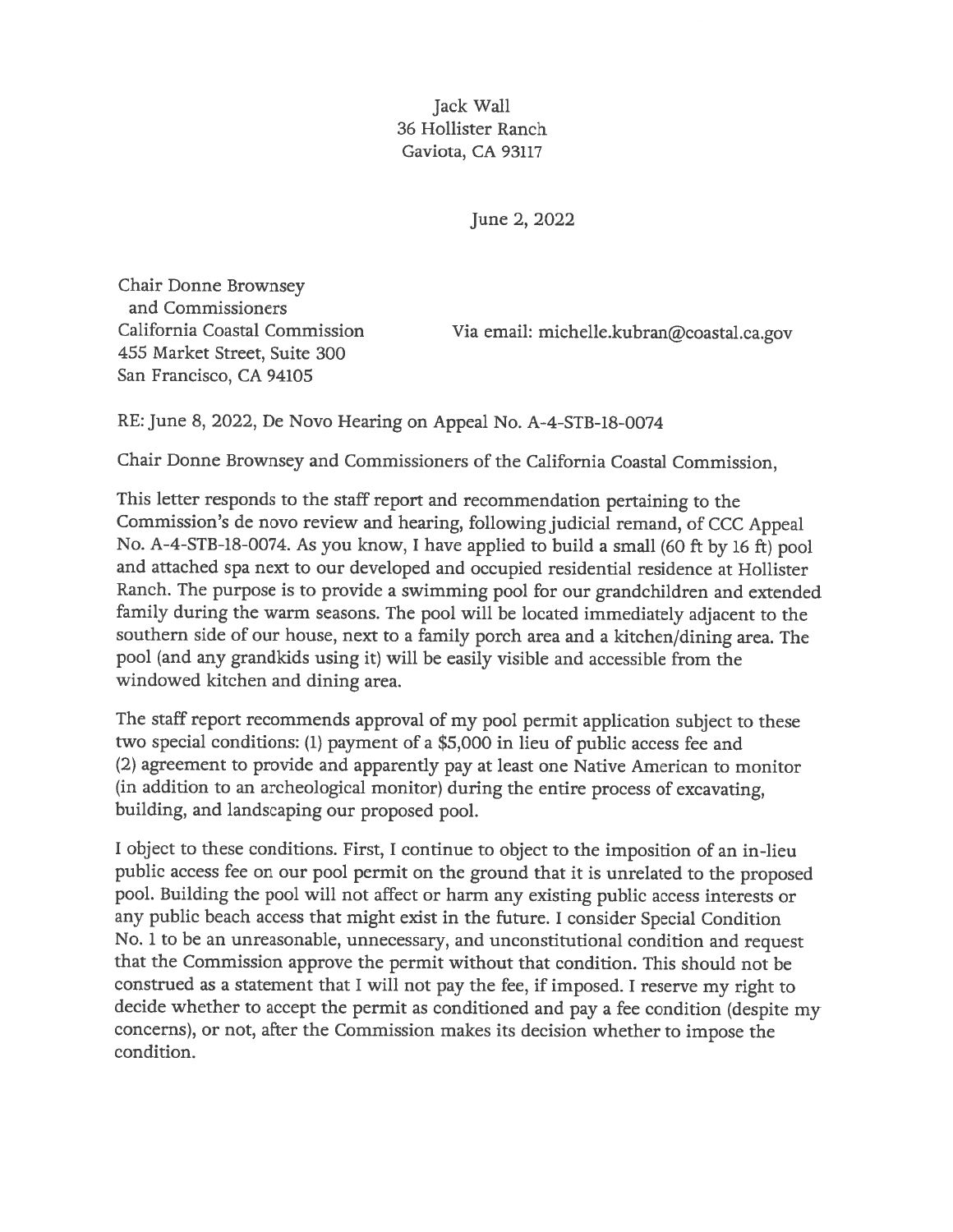Chair Donne Brownsey and Commissioners June 1, 2022 Page 2

I also object to portions of Special Condition No. 2. This condition appears to require me to provide and pay for both an archeological monitor and at least one Native American monitor during the course of the pool project. I specifically object to the requirement that I provide one or more Native American monitors in addition to the archeological monitor, as excessive, unnecessary, and unreasonable. This is a small project next to a large home on a previously approved and graded development pad. This site was previously excavated for creation of a building pad and development of a home in approximately 2001, a process that included an archeological inspection. No historical artifacts were found in the previously graded area of the pad where our pool is planned.

Given this history, one on-site archeological monitor is probably unnecessary, but it is certainly unreasonable to require me to provide multiple on-site Native American monitors who would be stationed next to our kitchen and eating area for the life of the project, including during "landscaping." That is an unwarranted intrusion on our privacy and enjoyment of our property. While I do not object to one archeological monitor, requiring additional Native American monitors on our property during the life of the project is an arbitrary, unreasonable, and disproportionate condition. I request the permit be approved without the Native American monitor requirements in Special Condition No. 2.

Sincerely,<br>Juck Vall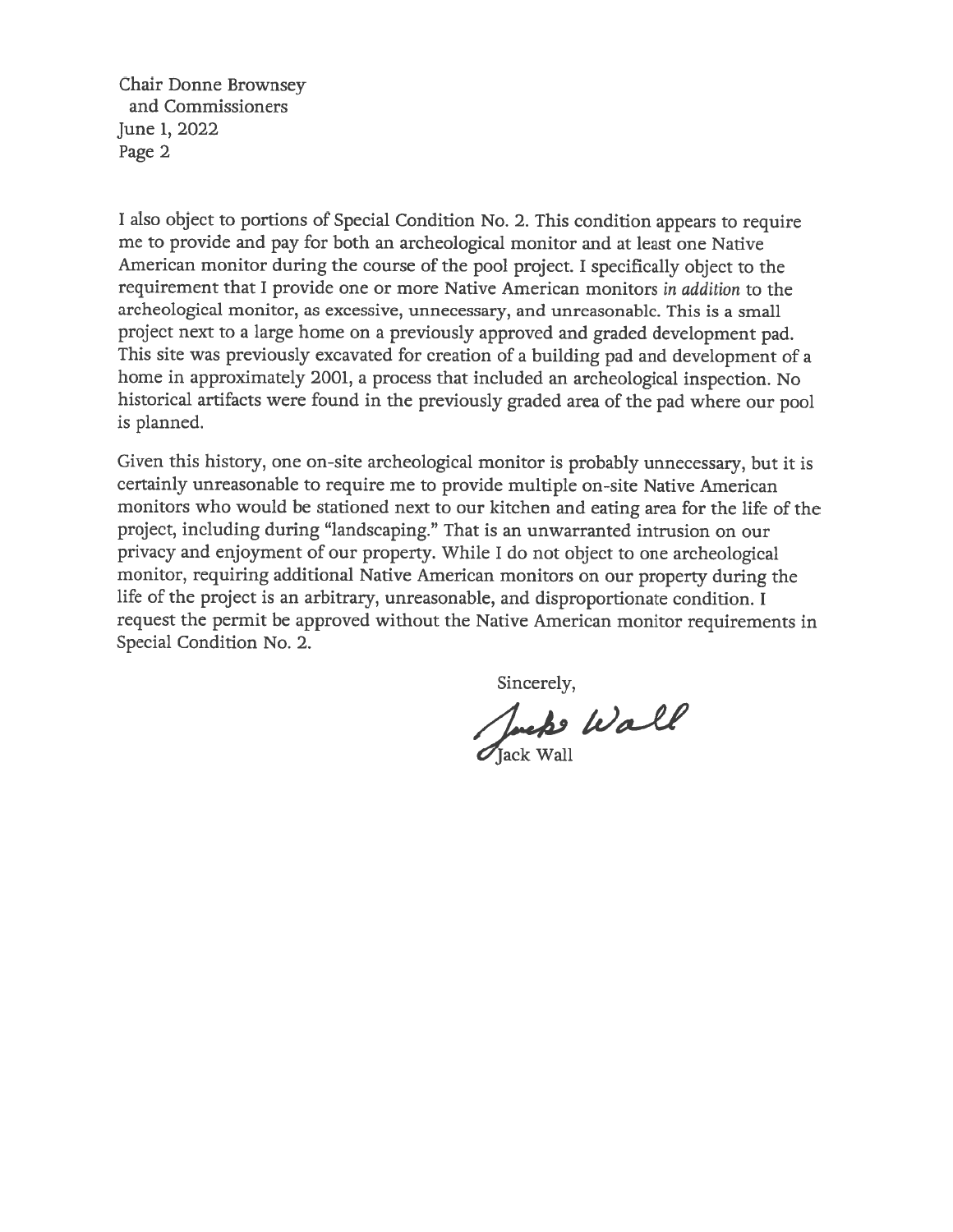

June 3, 2022

California Coastal Commission 45 Fremont Street San Francisco, CA 94105

#### RE: Appeal No. A-4-STB-18-0074 (Wall Family Trust – Hollister Ranch Parcel 36); Item F.17.b, 6/10/21

Dear Chair Brownsey and Honorable Coastal Commissioners,

This letter is submitted on behalf of the Gaviota Coastal Trail Alliance (GCTA or Alliance), an ad-hoc alliance of organizations committed to effectuating safe and appropriate public coastal access including establishment of a continuous Coastal Trail with vertical access to Hollister Ranch beaches. GCTA supported the Commission's earlier finding that Commissioner Groom and Padilla's appeal raised a substantial issue with respect to the development's consistency with the County of Santa Barbara's certified Local Coastal Plan (LCP) and the public access policies of the Coastal Act, and supported the Commission's de novo action to deny the Wall CDP.

GCTA remains concerned that CDPs are being issued for Hollister Ranch development when the public still has no access to the 8.5 miles of state tidelands and beaches that border Hollister Ranch, and Hollister Ranch interests continue to obstruct implementation of the Hollister Ranch Coastal Access Plan (HRCAP) that would allow the in-lieu fees to be spent to effectuate public access. GCTA is further concerned that with respect to this property specifically, "the County does not have a record of in-lieu fees being paid in connection with prior County coastal development permits issued for any of the existing development on the property, which includes a single-family residence and guesthouse approved for development in 2001, a barn approved in 2010, and an accessory storage structure approved in 2011." (Staff Report, p. 10.) The County's past failure to collect in-lieu fees as required, based on an interpretation of the Coastal Act soundly rejected by the Court of Appeals, severely compromised the viability of the in-lieu fee program to raise the funds needed to effectuate public access to the Hollister Ranch shoreline.

Given these concerns, GCTA does not fully support Staff's recommendation of approval with conditions. However, given the direction from the Court of Appeals, GCTA understands if the Commission decides to support staff's recommendation and move on. Our hope is that Hollister Ranch landowners like the Wall Family Trust will cooperate with the State Agency Team to implement the HRCAP, and push back against other Hollister Ranch interests determined to delay and obstruct public access.

The Alliance is an ad hoc, unincorporated association committed to secure environmentally responsible and non-discriminatory public access to beaches along the Gaviota Coast including the establishment of the California Coastal Trail within the sight andsound of the ocean. Members include the **Gaviota Coast Conservancy**, **California Coastal Protection Network**, **Santa Barbara County Trails Council** and **Coastwalk/California Coastal Trail Association**. Post Office Box 1099, Goleta, California 93116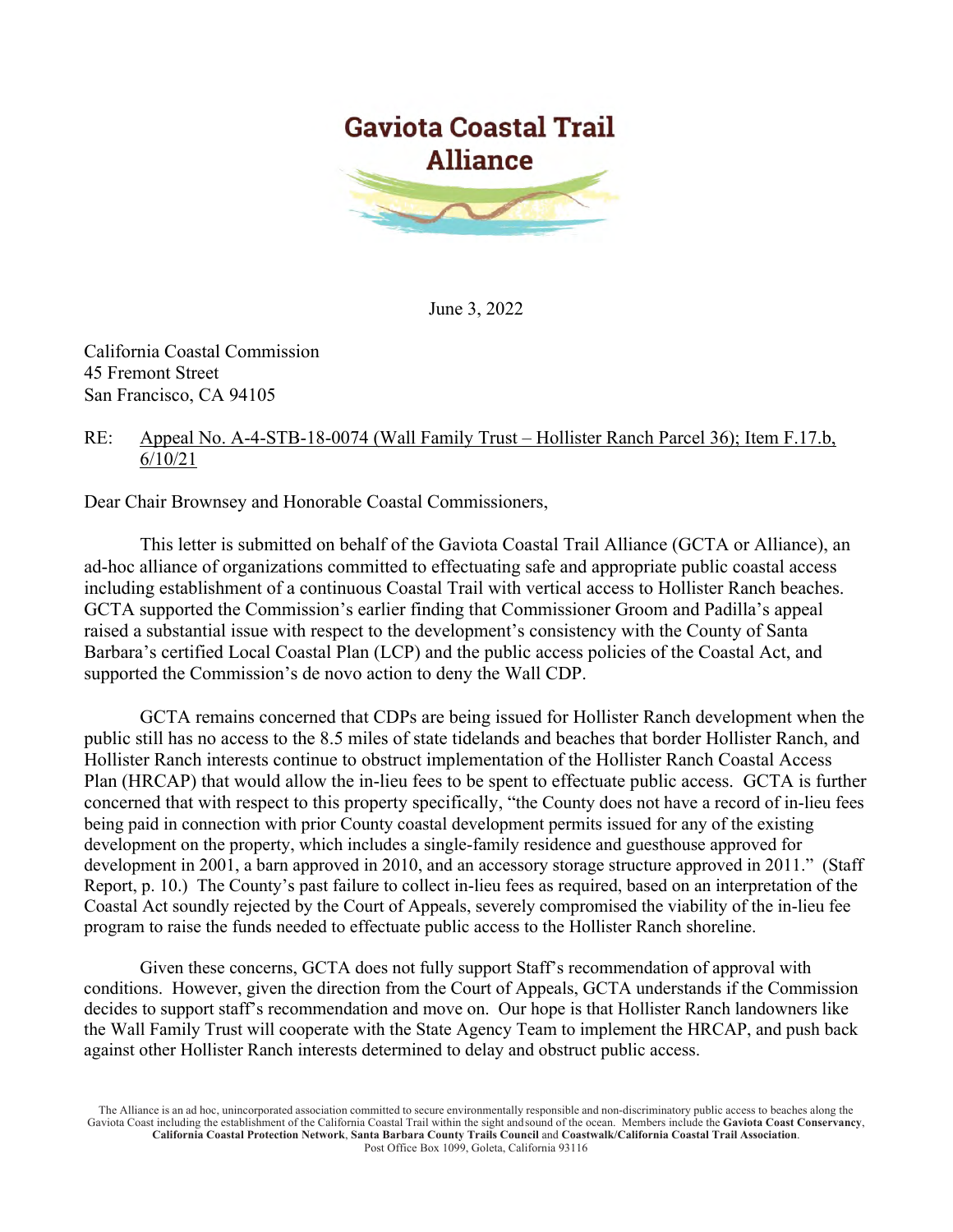California Coastal Commission Wall Family Trust, Item F.17.b June 3, 2022 Page 2

An outcome that protects the unique and valuable coastal resources of the Hollister Ranch shoreline, and simultaneously allows the public to access and enjoy this important stretch of the California coastline in a responsible manner, is achievable and GCTA remains committed to achieving such an outcome.

Sincerely, LAW OFFICE OF MARC CHYTILO, APC

Ana Citrin Marc Chytilo For the Gaviota Coastal Trail Alliance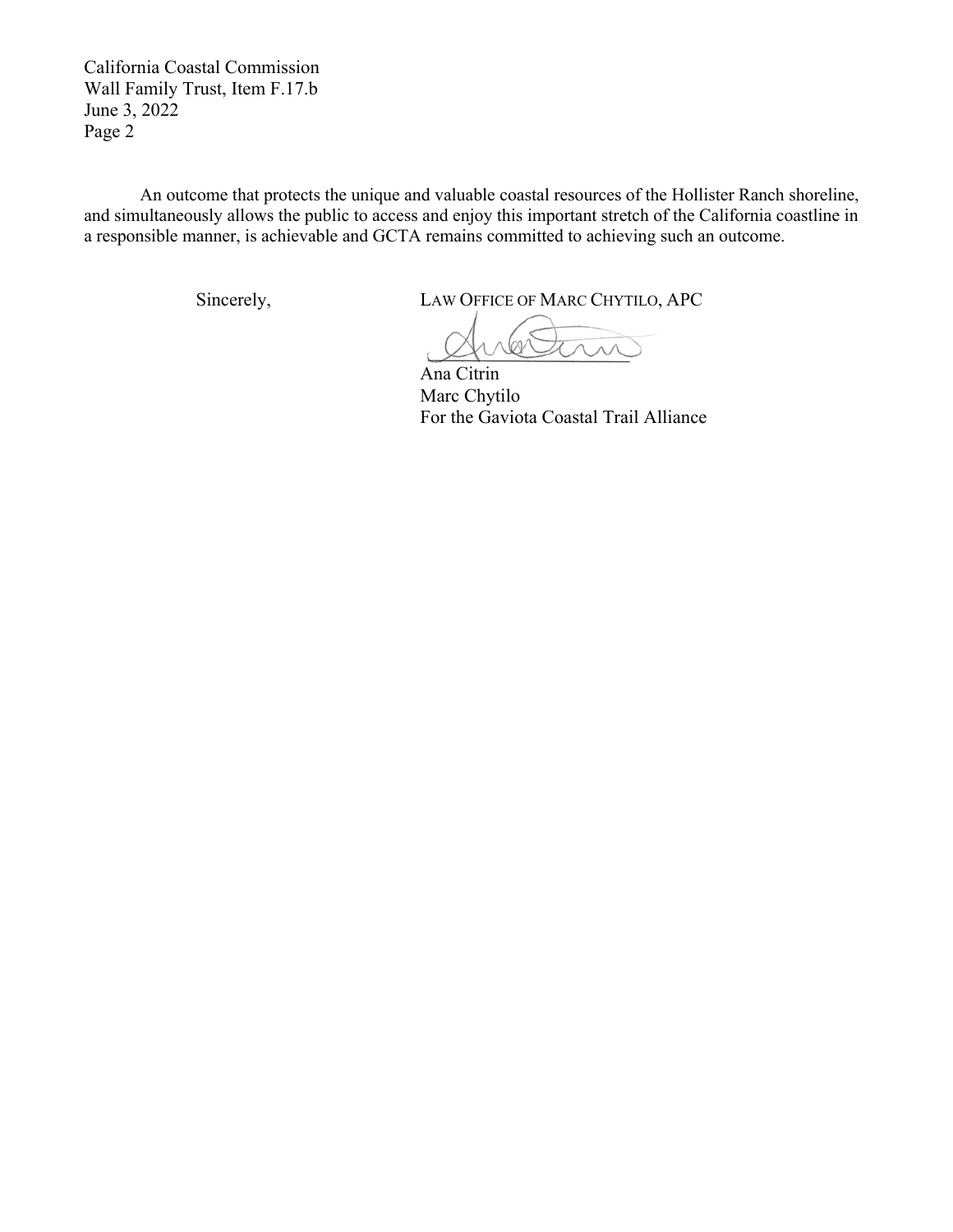Hi Michelle,

This was in the SCC email

-----Original Message----- From: jeff kruthers <jeff.kruthers@gmail.com> Sent: Friday, June 3, 2022 12:59 PM To: SouthCentralCoast@Coastal <SouthCentralCoast@coastal.ca.gov> Cc: Jeff Kruthers <jeff.kruthers@gmail.com> Subject: COURT REMAND DE NOVO REVIEW A-4-STB-18-0074

June 3, 2022

California Coastal Commission Attn: Michelle Kubran 89 S. California Street #200 Ventura, CA 93001 Via e-mail and the USPS

Re: COURT REMAND DE NOVO REVIEW A-4-STB-18-0074

I am very concerned that there would be any opposition to the construction of the swimming pool at 36 Hollister Ranch Road. The Wall family's home is next door to ours.

Along the Gaviota Coast, there have recently been a number of wind-driven wildfires in the vicinity our homes. Wind speeds were such that the tankers and cranes, that are so effective in quelling these significant fire events, were grounded due to the unsafe flying conditions. In order to effect fire containment and structure protection, ground crews had to depend upon on-site water sources.

Inasmuch as the only water reservoirs are miles from the Walls' home, and from ours, stored water is the one and only source for the protection of our homes and our lives. Fire trucks carry a minimum amount of fire. In order to save homes and protect lives, fire fighters hook their water hoses to water tanks that serve the homes. The required 5,000 gallons doesn't go far in a raging wildfire.

Swimming pools provide thousands of gallons of extra water. The additional water will be used to protect the lives of the fire fighters and the residents whose homes and lives will be at great risk during a wind-driven firestorm with sustained winds of over 45 mph and gusts in the 60s and 70s.

Given the capacity to offer safety to first responders alone, approval of swimming pools should receive speedy approval. Pools are, essentially, wildfire sprinklers. Sprinklers are required in home construction. "Wildfire sprinklers" should be encouraged in the tinder dry Coastal Zone when owners offer to install them. Pool water was very helpful during the recent Laguna Nigel fire.

Thank you, and please think safety first,

Jeff Kruthers 26 Hollister Ranch Road